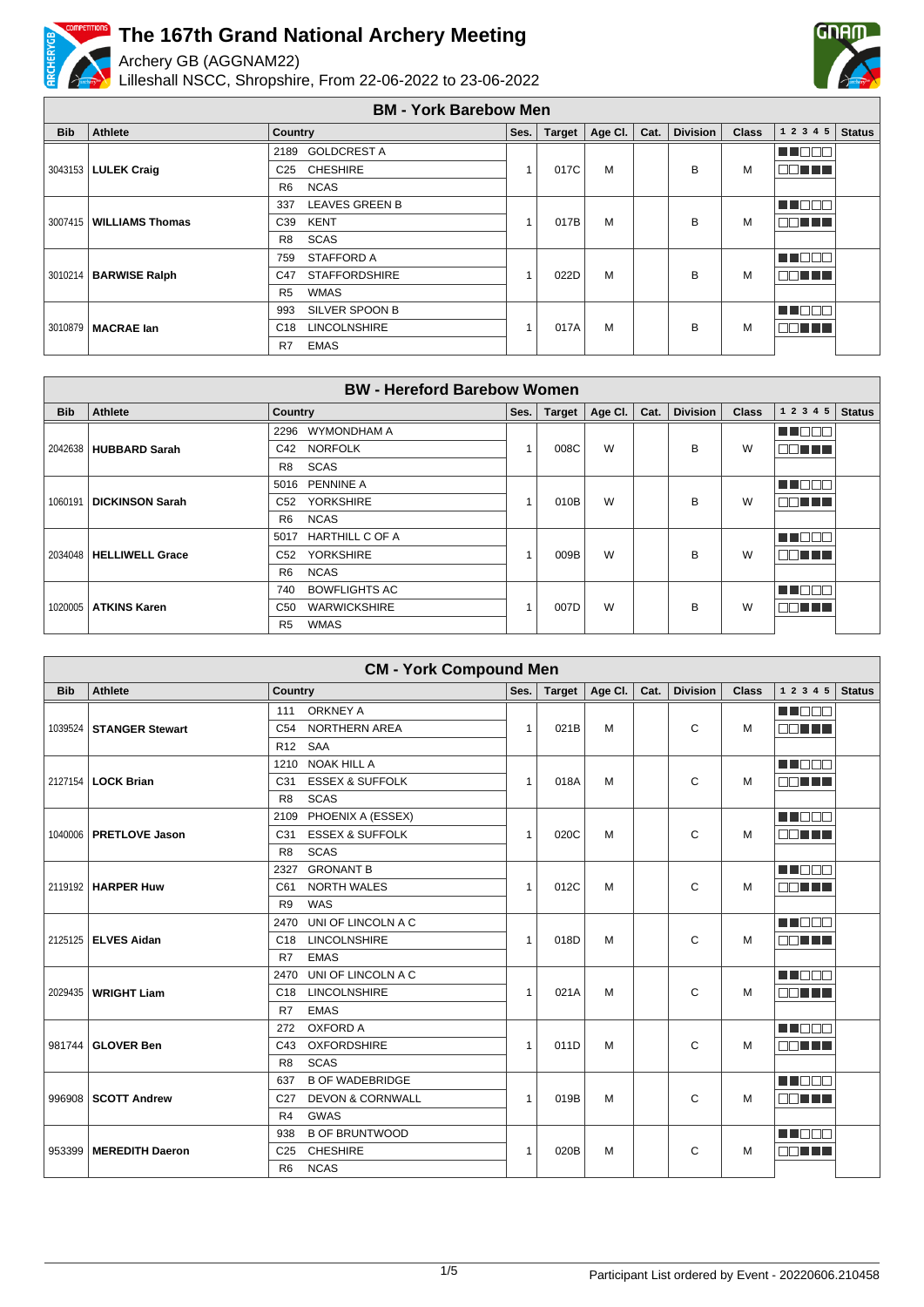

Archery GB (AGGNAM22)

Lilleshall NSCC, Shropshire, From 22-06-2022 to 23-06-2022



#### **CW - Hereford Compound Women**

| <b>Bib</b>    | <b>Athlete</b>          | Country                             | Ses. | <b>Target</b> | Age Cl. | Cat. | <b>Division</b> | <b>Class</b> | 1 2 3 4 5 | <b>Status</b> |
|---------------|-------------------------|-------------------------------------|------|---------------|---------|------|-----------------|--------------|-----------|---------------|
| WC0003        | <b>WHEELCHAIR Space</b> |                                     |      | 004C          | W       |      | C               | W            | n din bir |               |
| <b>WC0002</b> | <b>WHEELCHAIR Space</b> |                                     |      | 009D          | W       |      | C               | W            | n din bin |               |
| WC0001        | <b>WHEELCHAIR Space</b> |                                     |      | 010C          | W       |      | C               | W            | n din bin |               |
|               |                         | <b>THIRSK B</b><br>1141             |      |               |         |      |                 |              | M DE O    |               |
| 975171        | <b>HOWARD Lindsay</b>   | <b>YORKSHIRE</b><br>C <sub>52</sub> |      | 004A          | W       |      | C               | W            | 30 T T T  |               |
|               |                         | <b>NCAS</b><br>R <sub>6</sub>       |      |               |         |      |                 |              |           |               |
|               |                         | <b>LETHEN A</b><br>1322             |      |               |         |      |                 |              | E E E E E |               |
| 2067989       | <b>GEDDES Robyn</b>     | NORTHERN AREA<br>C54                |      | 008B          | W       |      | C               | W            | 70 O O O  |               |
|               |                         | <b>SAA</b><br>R <sub>12</sub>       |      |               |         |      |                 |              |           |               |
|               |                         | <b>GOLDCREST A</b><br>2189          |      |               |         |      |                 |              | M S S S S |               |
| 3038668       | <b>MOONEY Emma</b>      | <b>CHESHIRE</b><br>C <sub>25</sub>  |      | 007A          | W       |      | C               | W            | 30 N N N  |               |
|               |                         | <b>NCAS</b><br>R <sub>6</sub>       |      |               |         |      |                 |              |           |               |

| <b>LM - York Longbow Men</b> |                           |                                                  |              |               |         |      |                 |              |                 |               |
|------------------------------|---------------------------|--------------------------------------------------|--------------|---------------|---------|------|-----------------|--------------|-----------------|---------------|
| <b>Bib</b>                   | <b>Athlete</b>            | Country                                          | Ses.         | <b>Target</b> | Age Cl. | Cat. | <b>Division</b> | <b>Class</b> | $1\ 2\ 3\ 4\ 5$ | <b>Status</b> |
|                              |                           | 1246 DEER PARK A                                 |              |               |         |      |                 |              | M S S S         |               |
| 2077270                      | <b>PETERS Graham</b>      | C33<br><b>GLOUCESTERSHIRE</b>                    | $\mathbf{1}$ | 015C          | M       |      | Г               | M            | OO HA           |               |
|                              |                           | R <sub>4</sub><br>GWAS                           |              |               |         |      |                 |              |                 |               |
|                              |                           | 1557 CANFORD MAGNA B                             |              |               |         |      |                 |              | M NO O O        |               |
|                              | 3021177   CARSTENSEN Matt | <b>DORSET &amp; WILTSHIRE</b><br>C <sub>28</sub> | $\mathbf{1}$ | 015A          | M       |      | Г               | M            | OO TITIT        |               |
|                              |                           | R4<br><b>GWAS</b>                                |              |               |         |      |                 |              |                 |               |
|                              |                           | 1970 ALL ABILITIES ARCHERY                       |              |               |         |      |                 |              | MU DO O         |               |
|                              | 996189   REVELL Patrick   | <b>YORKSHIRE</b><br>C <sub>52</sub>              | $\mathbf{1}$ | 014D          | M       |      | Г               | M            | OO HILL         |               |
|                              |                           | R <sub>6</sub><br><b>NCAS</b>                    |              |               |         |      |                 |              |                 |               |
|                              |                           | <b>ARCHERY GB</b><br>$\overline{4}$              |              |               |         |      |                 |              | N NO DE L       |               |
|                              | 948403   SALE Roger       | C <sub>1</sub><br><b>ARCHERY GB</b>              | $\mathbf{1}$ | 016B          | M       |      | L               | M            | OO HALL         |               |
|                              |                           | R <sub>11</sub><br><b>ARCHERY GB</b>             |              |               |         |      |                 |              |                 |               |
|                              |                           | 5018 EAGLE B OF BEDFORD                          |              |               |         |      |                 |              | M S S S         |               |
|                              | 1026475   ANKERS Lee      | <b>BEDFORDSHIRE</b><br>C <sub>21</sub>           | $\mathbf{1}$ | 021C          | M       |      | L               | M            | SE TITL         |               |
|                              |                           | <b>SCAS</b><br>R <sub>8</sub>                    |              |               |         |      |                 |              |                 |               |
|                              |                           | <b>REDRUTH A</b><br>654                          |              |               |         |      |                 |              | M NO O O        |               |
|                              | 2077632   APLIN Antony    | <b>DEVON &amp; CORNWALL</b><br>C <sub>27</sub>   | $\mathbf{1}$ | 017D          | M       |      | L               | M            | 80 H H          |               |
|                              |                           | <b>GWAS</b><br>R <sub>4</sub>                    |              |               |         |      |                 |              |                 |               |
|                              |                           | <b>EXMOUTH A</b><br>660                          |              |               |         |      |                 |              | M NOOO          |               |
|                              | 2067740   TWIGG Rob       | <b>DEVON &amp; CORNWALL</b><br>C <sub>27</sub>   | $\mathbf{1}$ | 014A          | M       |      | Г               | M            | an Ti           |               |
|                              |                           | <b>GWAS</b><br>R <sub>4</sub>                    |              |               |         |      |                 |              |                 |               |
|                              |                           | <b>EXMOUTH A</b><br>660                          |              |               |         |      |                 |              | M NOOC          |               |
| 1030667                      | <b>WILLIAMS Scott</b>     | C27<br><b>DEVON &amp; CORNWALL</b>               | $\mathbf{1}$ | 014B          | M       |      | L               | M            | SE ST           |               |
|                              |                           | <b>GWAS</b><br>R <sub>4</sub>                    |              |               |         |      |                 |              |                 |               |
|                              |                           | <b>WHITE ROSE A</b><br>810                       |              |               |         |      |                 |              | M DE B          |               |
| 983517                       | <b>WHITHAM David</b>      | C52<br>YORKSHIRE                                 | $\mathbf{1}$ | 015B          | M       |      | L               | M            | 88 H H          |               |
|                              |                           | <b>NCAS</b><br>R <sub>6</sub>                    |              |               |         |      |                 |              |                 |               |
|                              |                           | 828<br>CHANTRY B ROTHERHAM                       |              |               |         |      |                 |              | M NOC           |               |
| 2045941                      | <b>HEBDIGE Ged</b>        | C52 YORKSHIRE                                    | $\mathbf{1}$ | 016C          | M       |      | L               | M            | E E E E E       |               |
|                              |                           | <b>NCAS</b><br>R <sub>6</sub>                    |              |               |         |      |                 |              |                 |               |
|                              |                           | <b>ASSHETON B</b><br>853                         |              |               |         |      |                 |              | M NOOO          |               |
|                              | 2028348   FREEMAN Hamish  | LANCASHIRE<br>C <sub>55</sub>                    | $\mathbf{1}$ | 014C          | M       |      | L               | M            | an Ti           |               |
|                              |                           | <b>NCAS</b><br>R <sub>6</sub>                    |              |               |         |      |                 |              |                 |               |
|                              |                           | <b>ASSHETON B</b><br>853                         |              |               |         |      |                 |              | M NOOC          |               |
| 2039257                      | <b>MESSAGE Dale</b>       | LANCASHIRE<br>C <sub>55</sub>                    | $\mathbf{1}$ | 016A          | M       |      | L               | M            | e e i Ti        |               |
|                              |                           | <b>NCAS</b><br>R <sub>6</sub>                    |              |               |         |      |                 |              |                 |               |
|                              |                           | <b>NORTH CHESHIRE B</b><br>943                   |              |               |         |      |                 |              | M NO O O        |               |
|                              | 2026055   FOSTER Hugh     | C <sub>25</sub><br><b>CHESHIRE</b>               | $\mathbf{1}$ | 016D          | M       |      | L               | M            | OO E E E        |               |
|                              |                           | <b>NCAS</b><br>R <sub>6</sub>                    |              |               |         |      |                 |              |                 |               |
|                              |                           | 943<br><b>NORTH CHESHIRE B</b>                   |              |               |         |      |                 |              | M DE B          |               |
| 968564                       | <b>SHACKLETON David</b>   | C <sub>25</sub><br><b>CHESHIRE</b>               | $\mathbf{1}$ | 015D          | M       |      | L               | M            | OO HILL         |               |
|                              |                           | <b>NCAS</b><br>R <sub>6</sub>                    |              |               |         |      |                 |              |                 |               |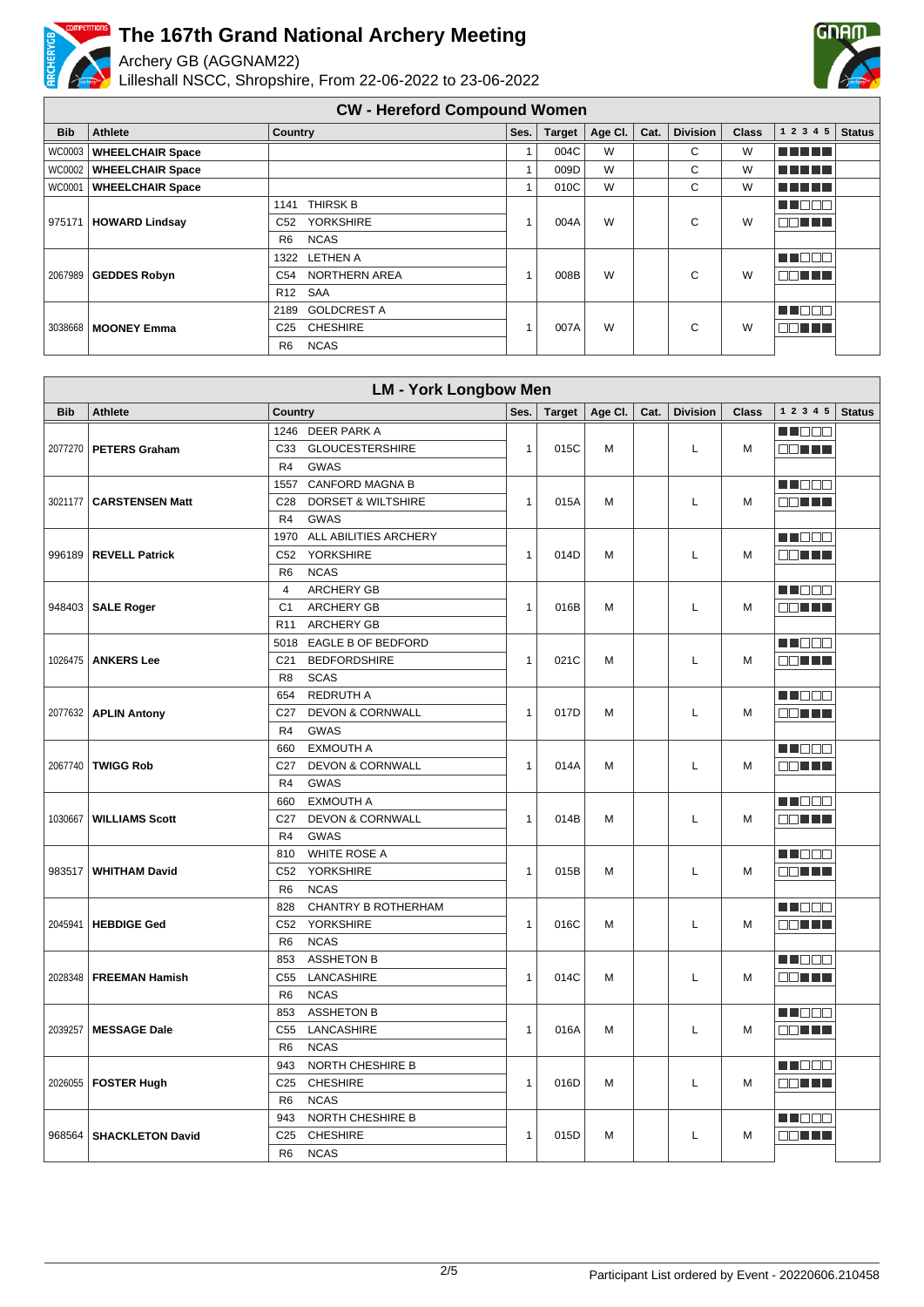

R6 NCAS



|            | <b>RM - York Recurve Men</b> |                                                |              |        |             |      |                 |              |                 |               |  |  |
|------------|------------------------------|------------------------------------------------|--------------|--------|-------------|------|-----------------|--------------|-----------------|---------------|--|--|
| <b>Bib</b> | <b>Athlete</b>               | Country                                        | Ses.         | Target | Age Cl. $ $ | Cat. | <b>Division</b> | <b>Class</b> | 1 2 3 4 5       | <b>Status</b> |  |  |
|            |                              | 119 LINKS A                                    |              |        |             |      |                 |              | M D D D         |               |  |  |
| 2132982    | <b>PHILLIPS Jonathan</b>     | C54 NORTHERN AREA                              | $\mathbf{1}$ | 018C   | м           |      | R               | м            | 88 E E E        |               |  |  |
|            |                              | R <sub>12</sub> SAA                            |              |        |             |      |                 |              |                 |               |  |  |
|            |                              | 1339 RIVERNOOK B                               |              |        |             |      |                 |              | M DE O          |               |  |  |
|            | 2118832 ELLIS David          | <b>SURREY</b><br>C48                           | $\mathbf{1}$ | 012B   | M           |      | R               | M            | 80 T T          |               |  |  |
|            |                              | <b>SCAS</b><br>R8                              |              |        |             |      |                 |              |                 |               |  |  |
|            |                              | 1865 UNI OF HUDDERSFIELD AC                    |              |        |             |      |                 |              | MU OO O         |               |  |  |
|            | 2097679   THOMPSON William   | C52 YORKSHIRE                                  | $\mathbf{1}$ | 012A   | м           |      | R.              | M            | <b>BELLE</b>    |               |  |  |
|            |                              | <b>NCAS</b><br>R <sub>6</sub>                  |              |        |             |      |                 |              |                 |               |  |  |
|            |                              | <b>EAST BELFAST AC</b><br>2201                 |              |        |             |      |                 |              | M NO O          |               |  |  |
|            | 1060056   HUSTON Patrick     | C60 NORTHERN IRELAND                           | $\mathbf{1}$ | 013A   | м           |      | R               | M            | OO TITLE        |               |  |  |
|            |                              | R <sub>10</sub> NIAS                           |              |        |             |      |                 |              |                 |               |  |  |
|            |                              | 2350 PARADOX A                                 |              |        |             |      |                 |              | M NO 88         |               |  |  |
| 2092527    | <b>JIBRAIL Jason</b>         | C <sub>19</sub><br>LEICESTERSHIRE & RUTLAND    | $\mathbf{1}$ | 012D   | M           |      | R               | M            | OO EE E         |               |  |  |
|            |                              | R7<br><b>EMAS</b>                              |              |        |             |      |                 |              |                 |               |  |  |
|            |                              | <b>WEST ESSEX B</b><br>464                     |              |        |             |      |                 |              | M S S S         |               |  |  |
|            | 2056589   HURSHAM lan        | <b>ESSEX &amp; SUFFOLK</b><br>C31              | $\mathbf{1}$ | 020A   | M           |      | R               | M            | OO HALL         |               |  |  |
|            |                              | <b>SCAS</b><br>R8                              |              |        |             |      |                 |              |                 |               |  |  |
|            |                              | <b>WILFORD B (NOTTS)</b><br>5003               |              |        |             |      |                 |              | MU O O O        |               |  |  |
|            | 100227 ATTWOOD Steve         | C16 NOTTINGHAMSHIRE                            | $\mathbf{1}$ | 022C   | M           |      | R               | M            | 88 H H          |               |  |  |
|            |                              | R7<br><b>EMAS</b>                              |              |        |             |      |                 |              |                 |               |  |  |
|            |                              | 5008 TAMAR VALLEY A                            |              |        |             |      |                 |              | M N O O O       |               |  |  |
|            | 3037896   HICKS Nicholas     | C27<br><b>DEVON &amp; CORNWALL</b>             | $\mathbf{1}$ | 022B   | M           |      | R               | M            | 88 N N N        |               |  |  |
|            |                              | GWAS<br>R4                                     |              |        |             |      |                 |              |                 |               |  |  |
|            |                              | <b>BOURNEMOUTH AC</b><br>620                   |              |        |             |      |                 |              | MU DO D         |               |  |  |
|            | 3019055   UNDERWOOD Drew     | C28 DORSET & WILTSHIRE                         | $\mathbf{1}$ | 022A   | M           |      | R               | M            | OC ELE          |               |  |  |
|            |                              | <b>GWAS</b><br>R <sub>4</sub>                  |              |        |             |      |                 |              |                 |               |  |  |
|            |                              | <b>EXMOUTH A</b><br>660                        |              |        |             |      |                 |              | M DO O          |               |  |  |
|            | 1025457   HOYLE Andrew       | C <sub>27</sub><br><b>DEVON &amp; CORNWALL</b> | $\mathbf{1}$ | 011B   | м           |      | R               | м            | <b>BELLE</b>    |               |  |  |
|            |                              | R <sub>4</sub><br><b>GWAS</b>                  |              |        |             |      |                 |              |                 |               |  |  |
|            |                              | <b>EXMOUTH A</b><br>660                        |              |        |             |      |                 |              | MA BEB          |               |  |  |
|            | 932527   PRATT Tim           | C27<br><b>DEVON &amp; CORNWALL</b>             | $\mathbf{1}$ | 011A   | м           |      | R               | м            | 80 H H H        |               |  |  |
|            |                              | R <sub>4</sub><br>GWAS                         |              |        |             |      |                 |              |                 |               |  |  |
|            |                              | <b>B OF THE TORS</b><br>668                    |              |        |             |      |                 |              | <u>ma a a s</u> |               |  |  |
|            | 2047359   DAY Jon            | C27<br><b>DEVON &amp; CORNWALL</b>             | $\mathbf{1}$ | 013C   | м           |      | R               | M            | OO N H H        |               |  |  |
|            |                              | R <sub>4</sub><br><b>GWAS</b>                  |              |        |             |      |                 |              |                 |               |  |  |
|            |                              | <b>MALVERN A</b><br>694                        |              |        |             |      |                 |              | M NO SI U       |               |  |  |
|            | 2031386   WEBB Peter         | C51<br><b>WORCESTERSHIRE</b>                   | $\mathbf{1}$ | 011C   | м           |      | R               | м            | 80 H H          |               |  |  |
|            |                              | <b>WMAS</b><br>R <sub>5</sub>                  |              |        |             |      |                 |              |                 |               |  |  |

**GDA**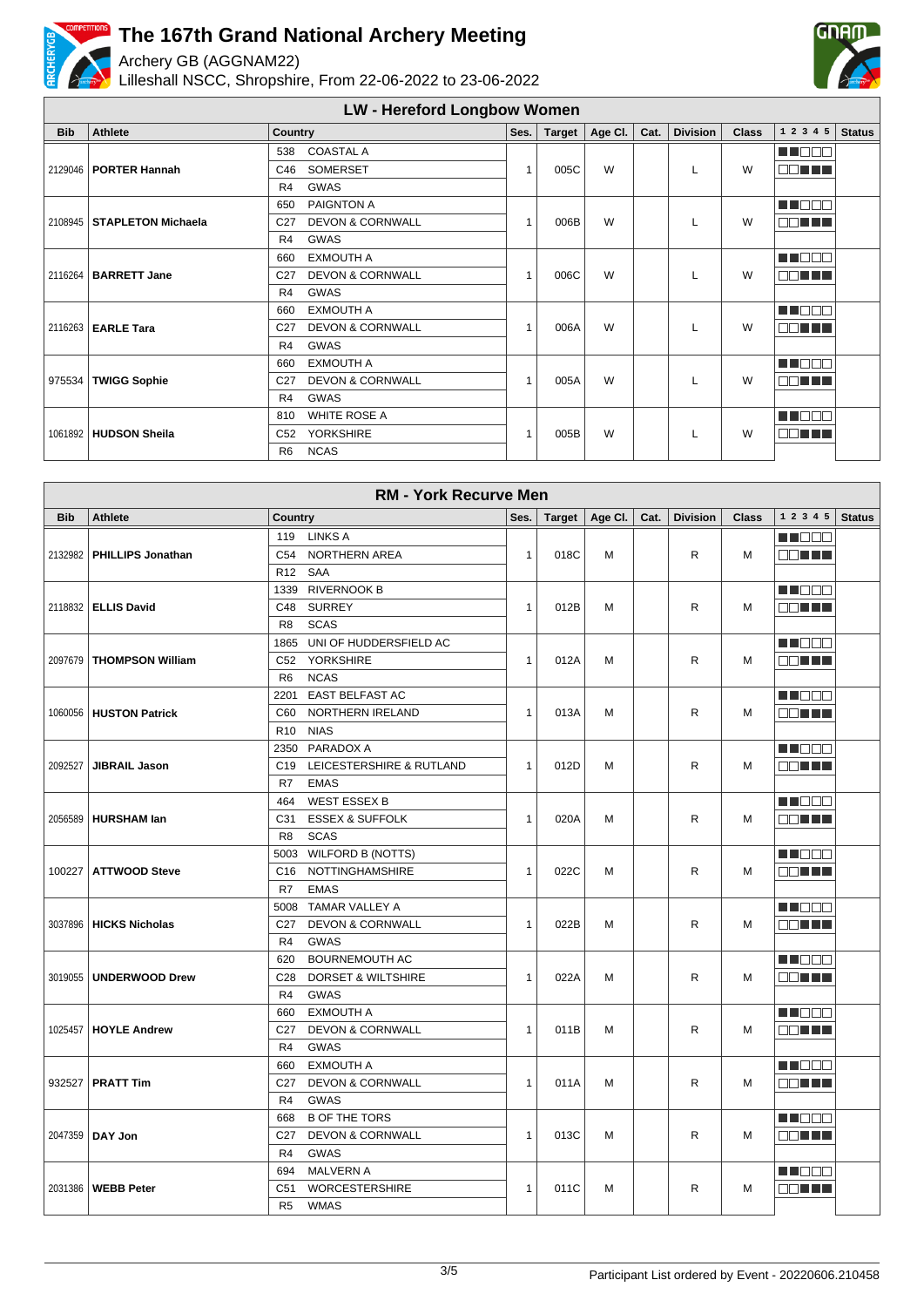

Archery GB (AGGNAM22)

Lilleshall NSCC, Shropshire, From 22-06-2022 to 23-06-2022



| <b>RM - York Recurve Men</b> |                      |                                        |      |               |         |      |                 |              |              | Continue      |
|------------------------------|----------------------|----------------------------------------|------|---------------|---------|------|-----------------|--------------|--------------|---------------|
| <b>Bib</b>                   | Athlete              | <b>Country</b>                         | Ses. | <b>Target</b> | Age Cl. | Cat. | <b>Division</b> | <b>Class</b> | 1 2 3 4 5    | <b>Status</b> |
|                              |                      | <b>ASSHETON B</b><br>853               |      |               |         |      |                 |              | an di Biblio |               |
| 2127713                      | <b>SMITH Tim</b>     | LANCASHIRE<br>C55                      |      | 019C          | M       |      | R               | M            | na mats      |               |
|                              |                      | <b>NCAS</b><br>R <sub>6</sub>          |      |               |         |      |                 |              |              |               |
|                              |                      | SILVER SPOON B<br>993                  |      |               |         |      |                 |              | un mmm       |               |
| 2114251                      | <b>INGLIS David</b>  | <b>LINCOLNSHIRE</b><br>C <sub>18</sub> |      | 018B          | M       |      | R               | M            | 88 H H       |               |
|                              |                      | <b>EMAS</b><br>R7                      |      |               |         |      |                 |              |              |               |
|                              |                      | SILVER SPOON B<br>993                  |      |               |         |      |                 |              | n de ele     |               |
| 2114261                      | <b>INGLIS Joshua</b> | <b>LINCOLNSHIRE</b><br>C <sub>18</sub> |      | 019A          | M       |      | R               | M            | 88 H H       |               |
|                              |                      | R7<br><b>EMAS</b>                      |      |               |         |      |                 |              |              |               |
|                              |                      | SILVER SPOON B<br>993                  |      |               |         |      |                 |              | T FER        |               |
| 2046826                      | <b>SMART Andy</b>    | <b>LINCOLNSHIRE</b><br>C <sub>18</sub> |      | 013B          | M       |      | R               | M            | 88 H H       |               |
|                              |                      | <b>EMAS</b><br>R7                      |      |               |         |      |                 |              |              |               |

| RM9 - Recurve Men - Hereford |                           |                                      |      |               |                |      |                 |                |           |               |
|------------------------------|---------------------------|--------------------------------------|------|---------------|----------------|------|-----------------|----------------|-----------|---------------|
| <b>Bib</b>                   | Athlete                   | Country                              | Ses. | <b>Target</b> | Age Cl.        | Cat. | <b>Division</b> | <b>Class</b>   | 1 2 3 4 5 | <b>Status</b> |
|                              |                           | <b>GOLDCREST A</b><br>2189           |      |               |                |      |                 |                |           |               |
|                              | 2108228   KELLEY Steve    | C25 CHESHIRE                         |      | 008A          | M <sub>9</sub> |      | R               | M <sub>9</sub> | N TILL I  |               |
|                              |                           | <b>NCAS</b><br>R <sub>6</sub>        |      |               |                |      |                 |                |           |               |
|                              |                           | <b>ARCHERY GB</b><br>4               |      |               |                |      |                 |                |           |               |
|                              | 3051674   BARNETT Michael | <b>ARCHERY GB</b><br>C <sub>1</sub>  |      | 006D          | M <sub>9</sub> |      | R               | M <sub>9</sub> | T 1 1 1   |               |
|                              |                           | <b>ARCHERY GB</b><br>R <sub>11</sub> |      |               |                |      |                 |                |           |               |

| <b>RW - Hereford Recurve Women</b> |                                   |                                                |  |              |               |         |      |                 |              |             |               |
|------------------------------------|-----------------------------------|------------------------------------------------|--|--------------|---------------|---------|------|-----------------|--------------|-------------|---------------|
| <b>Bib</b>                         | Athlete                           | Country                                        |  | Ses.         | <b>Target</b> | Age Cl. | Cat. | <b>Division</b> | <b>Class</b> | 1 2 3 4 5   | <b>Status</b> |
|                                    |                                   | 1322 LETHEN A                                  |  |              |               |         |      |                 |              | MN 889      |               |
|                                    | 2067963   GEDDES Debbie           | <b>NORTHERN AREA</b><br>C54                    |  | 1            | 009A          | W       |      | R               | W            | MA TITLE    |               |
|                                    |                                   | R <sub>12</sub> SAA                            |  |              |               |         |      |                 |              |             |               |
|                                    |                                   | <b>RIVERNOOK B</b><br>1339                     |  |              |               |         |      |                 |              | M BER       |               |
|                                    | 2126311   ELLIS Denise            | <b>SURREY</b><br>C48                           |  | $\mathbf{1}$ | 007B          | W       |      | R               | W            | EN HE       |               |
|                                    |                                   | <b>SCAS</b><br>R <sub>8</sub>                  |  |              |               |         |      |                 |              |             |               |
|                                    |                                   | <b>GRONANT B</b><br>2327                       |  |              |               |         |      |                 |              | M BEA       |               |
| 2036941                            | <b>WOLFENDALE Sue</b>             | <b>NORTH WALES</b><br>C61                      |  | $\mathbf{1}$ | 004D          | W       |      | R               | W            | <b>ODER</b> |               |
|                                    |                                   | R <sub>9</sub><br>WAS                          |  |              |               |         |      |                 |              |             |               |
|                                    |                                   | UNI OF LINCOLN A C<br>2470                     |  |              |               |         |      |                 |              | M OO O      |               |
|                                    | 2056618 HURSHAM Sofia             | <b>LINCOLNSHIRE</b><br>C <sub>18</sub>         |  | 1            | 008D          | W       |      | R               | W            | nn an L     |               |
|                                    |                                   | <b>EMAS</b><br>R7                              |  |              |               |         |      |                 |              |             |               |
|                                    |                                   | <b>ARCHERY GB</b><br>$\overline{4}$            |  |              |               |         |      |                 |              | M DE S      |               |
|                                    | 999483   MEERING Sophie           | <b>ARCHERY GB</b><br>C <sub>1</sub>            |  | $\mathbf{1}$ | 010D          | W       |      | R               | W            | ma mats     |               |
|                                    |                                   | <b>ARCHERY GB</b><br><b>R11</b>                |  |              |               |         |      |                 |              |             |               |
|                                    |                                   | 5012 PEACOCK A                                 |  |              |               |         |      |                 |              | Mala Kata   |               |
|                                    | 1064413   SAGOO Jaspreet          | <b>CAMBRIDGESHIRE</b><br>C <sub>24</sub>       |  | 1            | 004B          | W       |      | R               | W            | n a shi ne  |               |
|                                    |                                   | <b>SCAS</b><br>R <sub>8</sub>                  |  |              |               |         |      |                 |              |             |               |
|                                    |                                   | 5016 PENNINE A                                 |  |              |               |         |      |                 |              | M BEA       |               |
|                                    | 1048582   WOODCOCK-DEXTER Bethany | <b>YORKSHIRE</b><br>C52                        |  | $\mathbf{1}$ | 010A          | W       |      | R               | W            | nn nn n     |               |
|                                    |                                   | <b>NCAS</b><br>R <sub>6</sub>                  |  |              |               |         |      |                 |              |             |               |
|                                    |                                   | <b>EXMOUTH A</b><br>660                        |  |              |               |         |      |                 |              | n na m      |               |
|                                    | 1034980   WILLIAMS Karen          | <b>DEVON &amp; CORNWALL</b><br>C <sub>27</sub> |  | 1            | 007C          | W       |      | R               | W            | 80 H H      |               |
|                                    |                                   | R <sub>4</sub><br><b>GWAS</b>                  |  |              |               |         |      |                 |              |             |               |
|                                    |                                   | <b>BOWBROOK A</b><br>780                       |  |              |               |         |      |                 |              | M DE S      |               |
| 2100209                            | <b>ANDERSON Lyn</b>               | <b>SHROPSHIRE</b><br>C45                       |  | 1            | 009C          | W       |      | R               | W            | nn nn n     |               |
|                                    |                                   | <b>WMAS</b><br>R <sub>5</sub>                  |  |              |               |         |      |                 |              |             |               |

|            | RW2 - Bristol 2 Ladies Recurve Under 18 |                                 |      |               |                |      |                 |              |                |  |
|------------|-----------------------------------------|---------------------------------|------|---------------|----------------|------|-----------------|--------------|----------------|--|
| <b>Bib</b> | <b>Athlete</b>                          | Country                         | Ses. | <b>Target</b> | Age Cl.        | Cat. | <b>Division</b> | <b>Class</b> | $12345$ Status |  |
|            |                                         | 1019 B OF GLEN                  |      |               |                |      |                 |              |                |  |
|            | 2117413   <b>HAVERS Megan</b>           | LEICESTERSHIRE & RUTLAND<br>C19 |      | 003A          | W <sub>2</sub> |      |                 | W2           | T T            |  |
|            |                                         | <b>EMAS</b><br>R7               |      |               |                |      |                 |              |                |  |